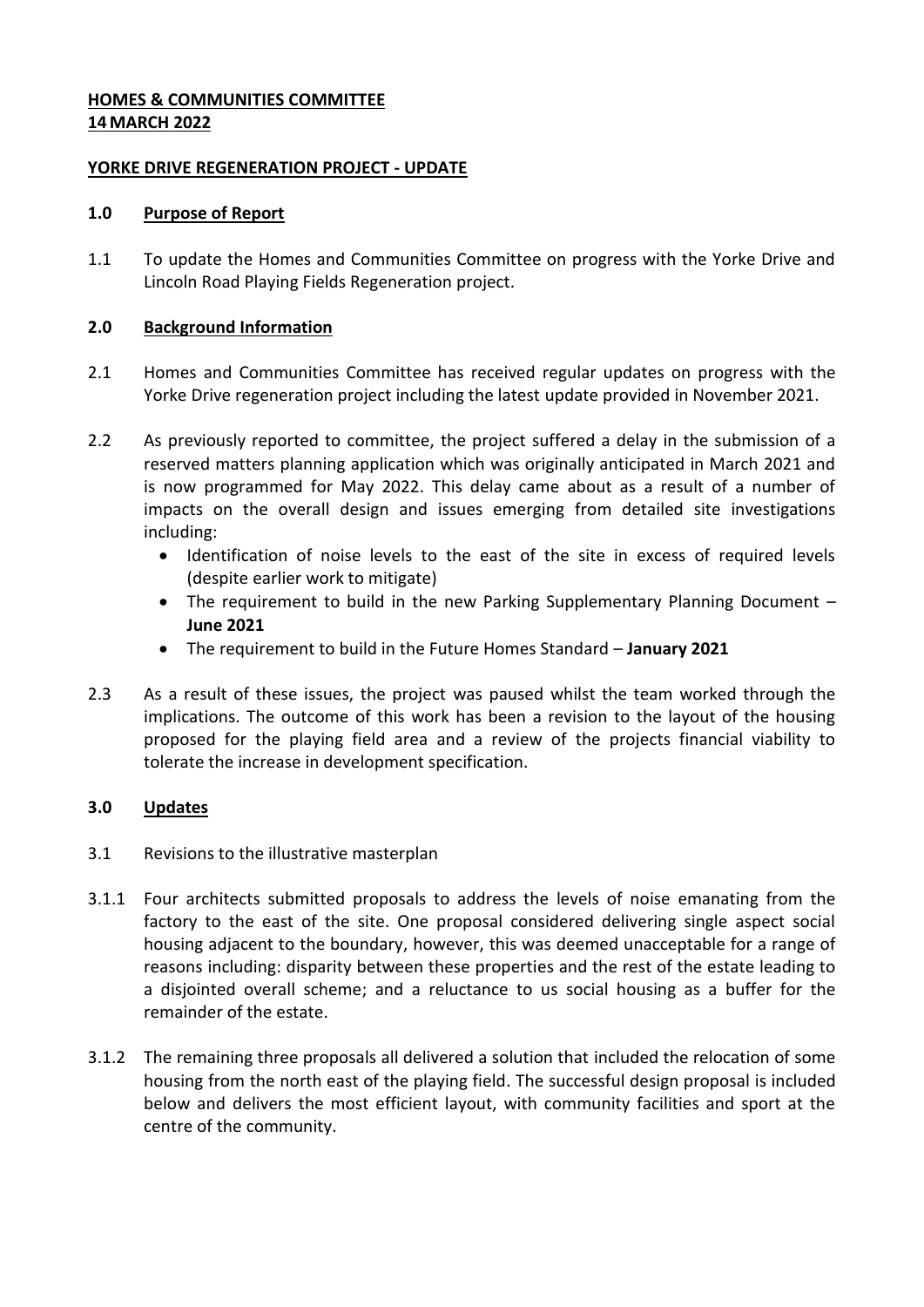- 3.1.3 The original and revised layouts are below noting that:
	- 1. The total number of homes remains within the original planning approval
	- 2. The total number of sports pitches remain the same
	- 3. The provision of pavilion and play area remains the same but is more central to the housing development
	- 4. The requirement to remove the 'thicket', an area of shrubbery to the east of the site, is present in both options – in the first it is removed to provide for the trim trail and in the second it is removed for pitch provision
	- 5. The road layout of the new design is more efficient
	- 6. The new layout requires the removal of a group of trees to the south of the playing field for which compensatory planting on site will be required and agreed through the planning process.

Fig.1 Masterplan consulted upon with residents February2021



Fig.2 Revised Layout

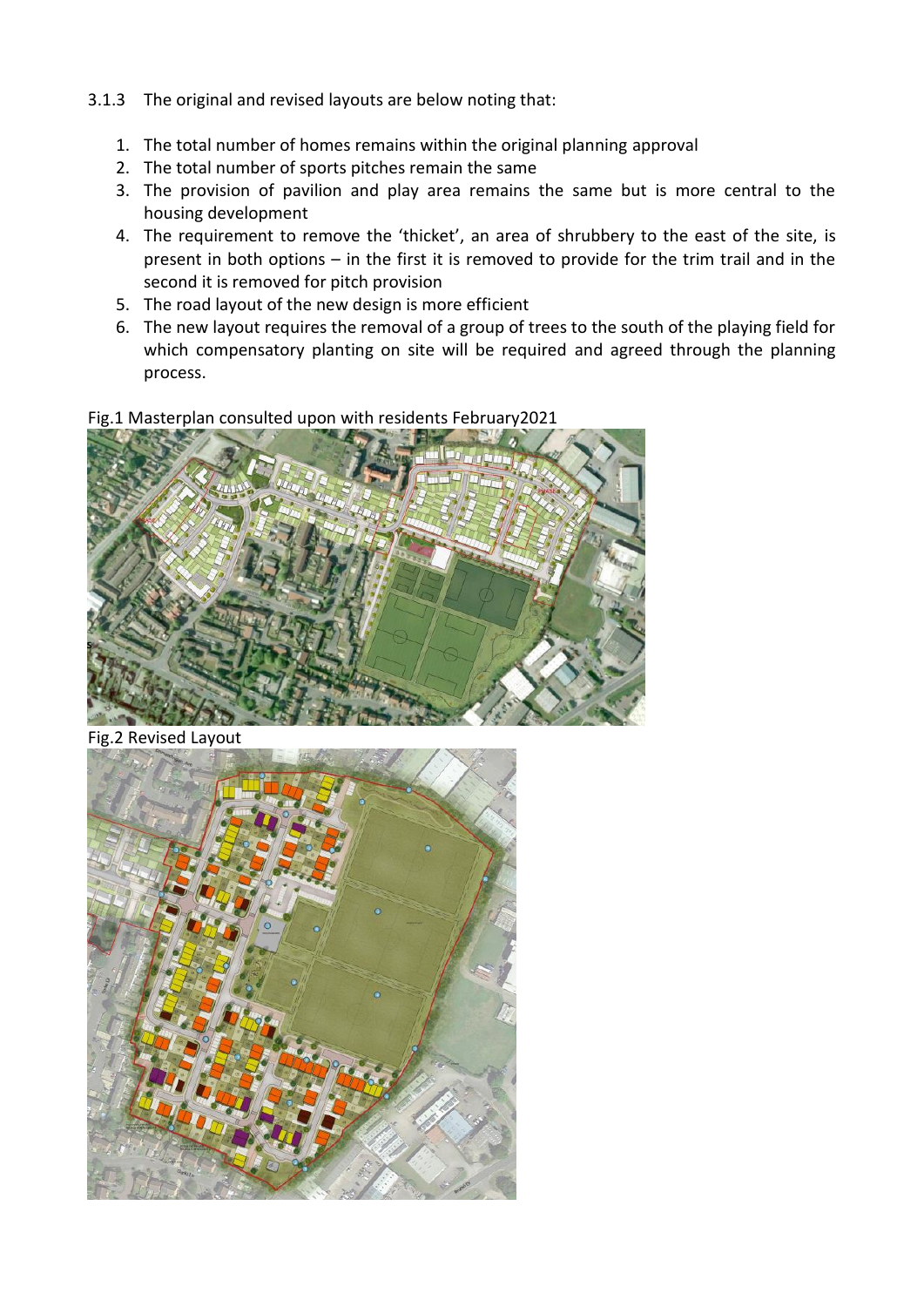- 3.2 Public Consultation on revised layout
- 3.2.1 On the  $26<sup>th</sup>$  and  $27<sup>th</sup>$  January 2022, the council along with partners Lovell Partnership and Compendium Living (the developer) undertook a face to face consultation with residents and members of the public on the proposed revised layout for housing on the playing field element of the scheme.
- 3.2.2 In total 74 residents and members of the public attended the open consultation, of which 38 responded to the feedback questionnaire. The majority of those who responded were satisfied that the design would improve homes and transform the estate positively, with slightly less satisfied that the design would improve and transform the wider community in a positive way (28/38 compared to 26/38).
- 3.2.3 Attendees were also encouraged to provide narrative feedback on the revised layout. Whilst the majority of those who responded welcomed the proposals, a number of attendees raised concerns regarding: proximity of the new homes to existing properties to the south and west of the playing field; the impact of the loss of trees to the south of the playing field; and disruption to wildlife including loss of the thicket.
- 3.2.4 A summary of feedback has been provided to the architect team and will be built into the revised layout before a reserved matters planning application is submitted.
- 3.2.5 Further detailed design discussions with a small number of residents directly impacted by the change in layout will also be undertaken and fed into the design process before reserved matters submission.
- 3.3 Potential closure of Good Life Foods factory
- 3.3.1 It is relevant for the committee to note that on  $27<sup>th</sup>$  January it was announced publically that Good Life Foods (the factory adjacent to the eastern boundary from which the excess noise emanates) began consultation with employees on the closure of the factory. Despite this appearing to remove the noise constraint (and therefore the requirement to relocate housing from the north east of the scheme) the reserved matters application is progressing on the revised design due to a number of factors including:
	- 1. Uncertainty of closure (this is being consulted upon and a final decision not yet made)
	- 2. If closure does go ahead, the current owners of the factory and land will wish to sell this. The council has no control over the commercial sale of this factory and cannot prevent a future factory making the same or more noise (given that housing is not yet on site)
	- 3. The efficiency of the revised layout which has helped maintain the cost of the scheme (which has risen as a result of a year's delay and significant price increases across the construction sector) within the existing cost envelope
- 3.4 Timeline for delivery
- 3.4.1 The project team is currently working to complete a reserved matters planning application by May 2022. Approval of this application by the end of summer, would allow work to start later this year.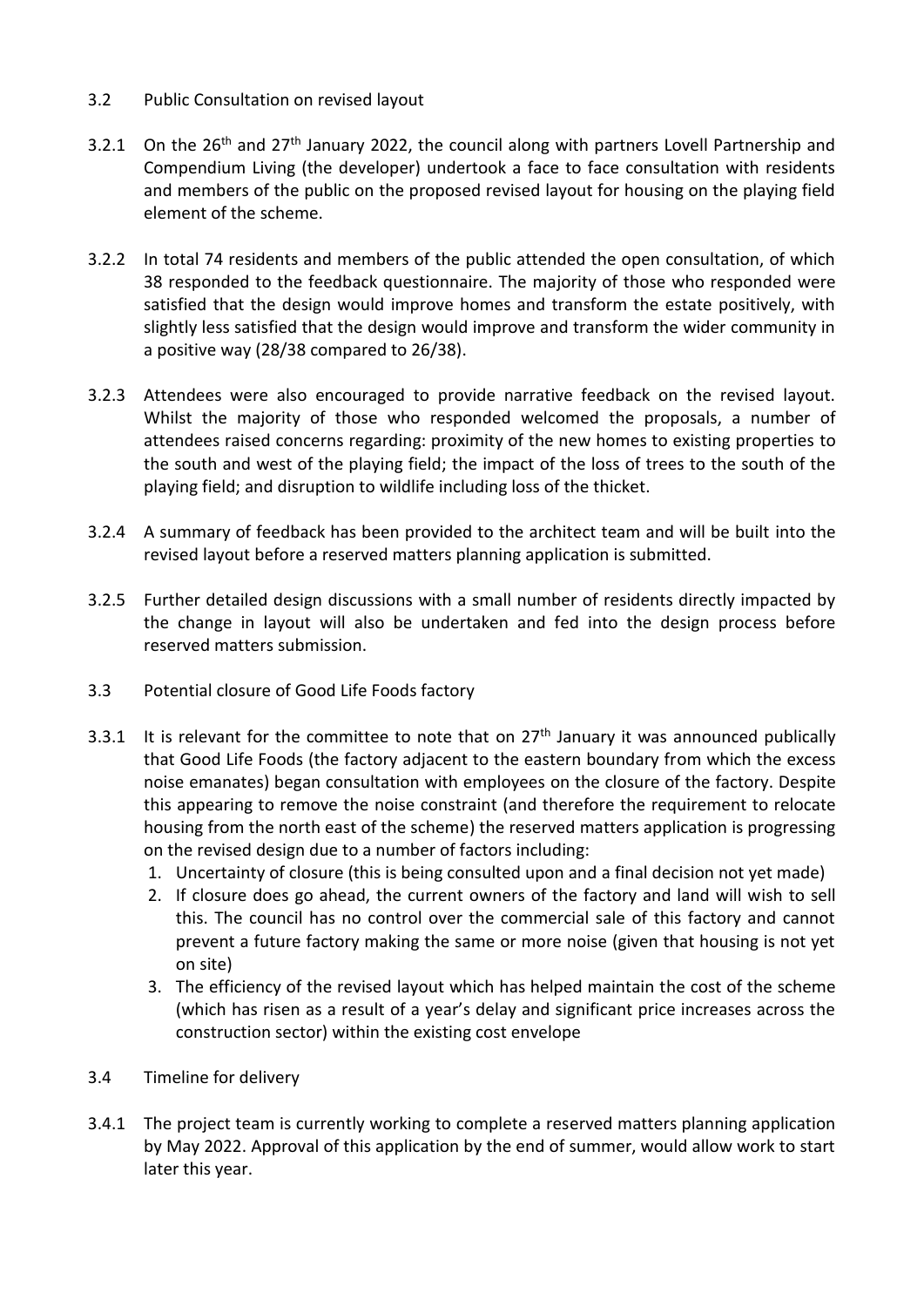#### **4.0 Equalities Implications**

4.1 Equality implications for this regeneration scheme have been considered with a full Equality Impact Assessment presented to Policy and Finance Committee in November 2018.

### **5.0 Digital Implications**

5.1 There are no additional digital implications raised by this report.

### **6.0 Financial Implications**

6.1 The current capital budgets for Yorke Road are split between HRA and General Fund works. The profiling of the budgets will be updated to reflect the delays/works as set out within the body of this report. These works still remain within budget.

### **7.0 Community Plan – Alignment to Objectives**

- 7.1 The rationale for the project has been clearly articulated in this and previous reports, its strategic importance is reflected through its inclusion in the Council's Community Plan. Following extensive and continued consultation with residents on the estate, the project is also supported by the overwhelming majority of residents.
- 7.2 The proposals directly relate to the following objectives within the Community Plan:
	- *Create vibrant and self-sufficient local communities where residents look out for each other and actively contribute to their local area*
	- *Deliver inclusive and sustainable economic growth*
	- *Create more and better quality homes through our roles as landlord, developer and planning authority*
	- *Continue to maintain the high standard of cleanliness and appearance of the local environment*
	- *Enhance and protect the districts natural environment*
	- **Reduce crime and anti-social behaviour and increase feelings of safety in our** *communities*
	- *Improve the health and wellbeing of local residents*

## **8.0 RECOMMENDATION(S)**

**8.1 That progress on the regeneration of the Yorke Drive Estate and Lincoln Road Playing Fields is noted.**

## **Reason for Recommendation(s)**

To keep the Homes and Community Committee apprised of progress.